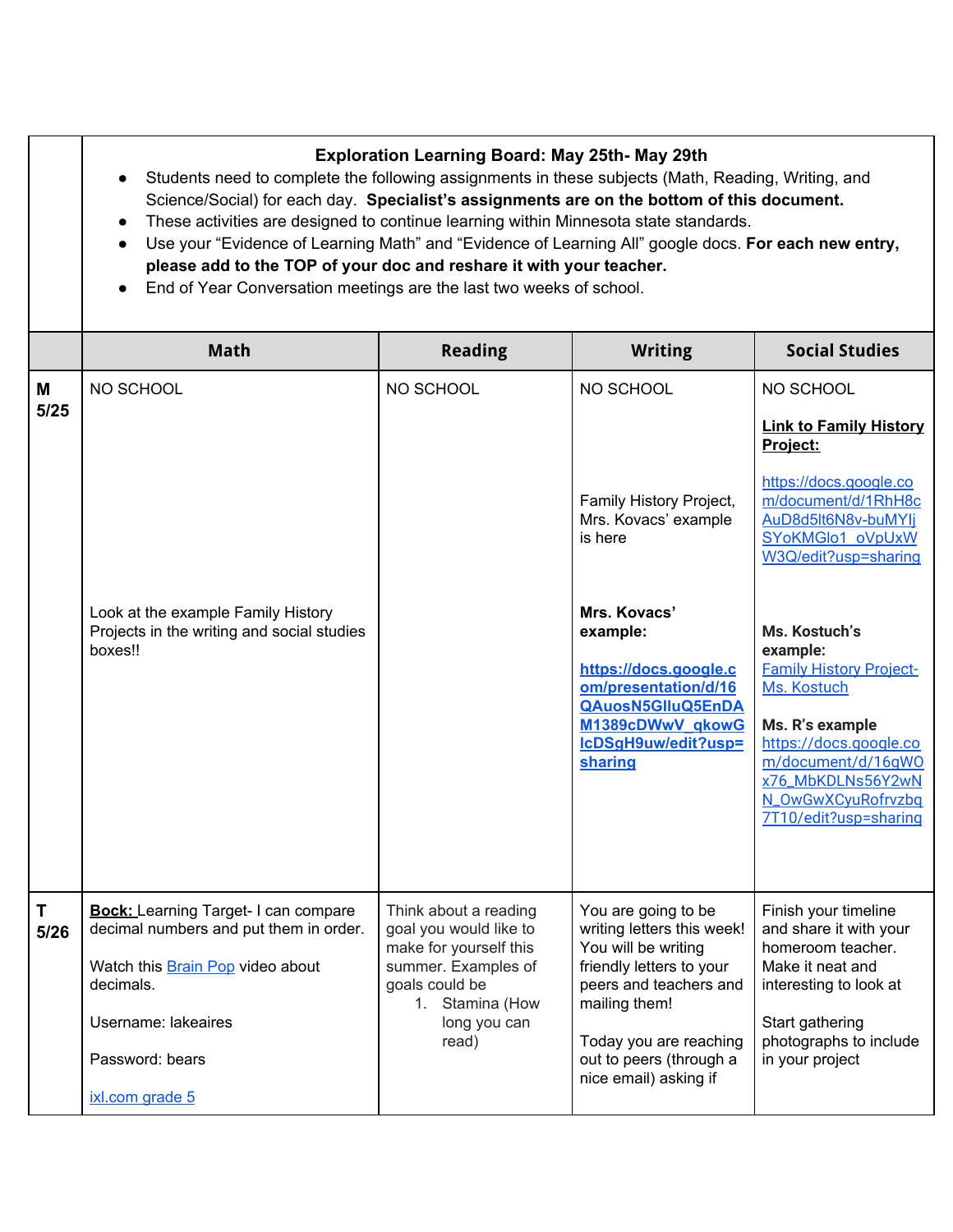| Complete lessons to a smart score<br>between 75-100.<br>Lesson 1 What decimal number is<br>illustrated?<br>Lesson 2 Model decimals and fractions<br>Lesson 3 Understanding decimals<br>expressed in words<br>Lesson 4 Place values in decimal<br>numbers<br>Lesson 5 Convert decimals between<br>standard and expanded form<br>Lesson 6 Equivalent decimals<br>Lesson 7 Round decimals<br>Lesson 8 Decimal number lines<br>Lesson 9 Compare decimals on number<br>lines<br>Lesson 10 Compare decimal numbers<br>Lesson 11 Put decimal numbers in order<br><b>Robinson:</b> Mandatory whole group<br>meeting at 10:00.<br>Watch this video before the meeting<br>https://www.youtube.com/watch?v=nMZ<br>JKGyu-Kk<br>Your assignment today is this doc<br>https://docs.google.com/document/d/19<br>hCOH0bvf2YUFoWajfjDkHYFc2t0inaslu<br>7wMBseWTc/edit?usp=sharing<br>When you click on the doc link, click file,<br>then click on make a copy. Share your<br>copy with me.<br><b>Kovacs</b> Mandatory Monday Math<br>Meeting on Tuesday. Links will be sent.<br>Check your email.<br>There will also be a mandatory monday<br>meeting for homebase at 11:00. I<br>mean, it is afterall a mandatory Monday<br>on Tuesday so<br>8<br>16 23 11<br>KRYPTO !!<br>12<br>4<br><b>Cheetah--</b> Today we will be working in<br>thee Wolf Volume 1 textbook, so locate<br>that first! We will be working with factor<br>puzzles. Math meeting at 10AM, be | 2. Fluency (speed,<br>accuracy, and<br>expression)<br>3. Amount (How<br>much you read a<br>day or week)<br>4. Read different<br>types of literature<br>(Try new genres)<br>5. Speed (do you<br>read too fast or<br>slow?)<br>6. Comprehension<br>(Are you<br>understanding<br>what you are<br>reading)<br>Choose one of the goals<br>above (or one that isn't<br>listed) and put it in your<br>evidence of learning all<br>doc.<br>Once you choose a goal,<br>explain what you will do<br>to reach that goal<br>Start working toward that<br>goal today! Read for at<br>least 30 minutes today. | they are okay with<br>giving their address.<br>Email at least 5 peers<br>today.<br>Try to reach out to a<br>variety of your friends!<br>Think about your<br>friends in other classes<br>and grade levels in<br>Explorations. Think<br>about some friends<br>outside of Explorations<br>or family members you<br>have not been able to<br>visit lately.<br>You could even reach<br>out to some<br><b>Explorations teachers</b><br>who would be willing to<br>share their address!<br>*IMPORTANT:<br>Before responding to<br>any emails asking for<br>your home address to<br>mail you a letter, please<br>ask a parent or adult at<br>home if this is okay.<br>Inform them of the<br>learning board, but they<br>must be okay with you<br>sharing your home<br>address to your peers.<br>If your parents approve<br>and you get an email<br>from a peer, make sure<br>you share your entire<br>address. This would<br>look like the following:<br>Name<br>123<br><b>Street</b><br>City, State Zip Code<br>Now go email your<br>peers and respond to<br>the emails you get! | Look again at the<br>examples listed above<br>in the Monday box. |
|-------------------------------------------------------------------------------------------------------------------------------------------------------------------------------------------------------------------------------------------------------------------------------------------------------------------------------------------------------------------------------------------------------------------------------------------------------------------------------------------------------------------------------------------------------------------------------------------------------------------------------------------------------------------------------------------------------------------------------------------------------------------------------------------------------------------------------------------------------------------------------------------------------------------------------------------------------------------------------------------------------------------------------------------------------------------------------------------------------------------------------------------------------------------------------------------------------------------------------------------------------------------------------------------------------------------------------------------------------------------------------------------------------------------------------------------------|-------------------------------------------------------------------------------------------------------------------------------------------------------------------------------------------------------------------------------------------------------------------------------------------------------------------------------------------------------------------------------------------------------------------------------------------------------------------------------------------------------------------------------------------------------------------------------------------------|---------------------------------------------------------------------------------------------------------------------------------------------------------------------------------------------------------------------------------------------------------------------------------------------------------------------------------------------------------------------------------------------------------------------------------------------------------------------------------------------------------------------------------------------------------------------------------------------------------------------------------------------------------------------------------------------------------------------------------------------------------------------------------------------------------------------------------------------------------------------------------------------------------------------------------------------------------------------------------------------------------------------------------------------------------------------------|------------------------------------------------------------------|
|-------------------------------------------------------------------------------------------------------------------------------------------------------------------------------------------------------------------------------------------------------------------------------------------------------------------------------------------------------------------------------------------------------------------------------------------------------------------------------------------------------------------------------------------------------------------------------------------------------------------------------------------------------------------------------------------------------------------------------------------------------------------------------------------------------------------------------------------------------------------------------------------------------------------------------------------------------------------------------------------------------------------------------------------------------------------------------------------------------------------------------------------------------------------------------------------------------------------------------------------------------------------------------------------------------------------------------------------------------------------------------------------------------------------------------------------------|-------------------------------------------------------------------------------------------------------------------------------------------------------------------------------------------------------------------------------------------------------------------------------------------------------------------------------------------------------------------------------------------------------------------------------------------------------------------------------------------------------------------------------------------------------------------------------------------------|---------------------------------------------------------------------------------------------------------------------------------------------------------------------------------------------------------------------------------------------------------------------------------------------------------------------------------------------------------------------------------------------------------------------------------------------------------------------------------------------------------------------------------------------------------------------------------------------------------------------------------------------------------------------------------------------------------------------------------------------------------------------------------------------------------------------------------------------------------------------------------------------------------------------------------------------------------------------------------------------------------------------------------------------------------------------------|------------------------------------------------------------------|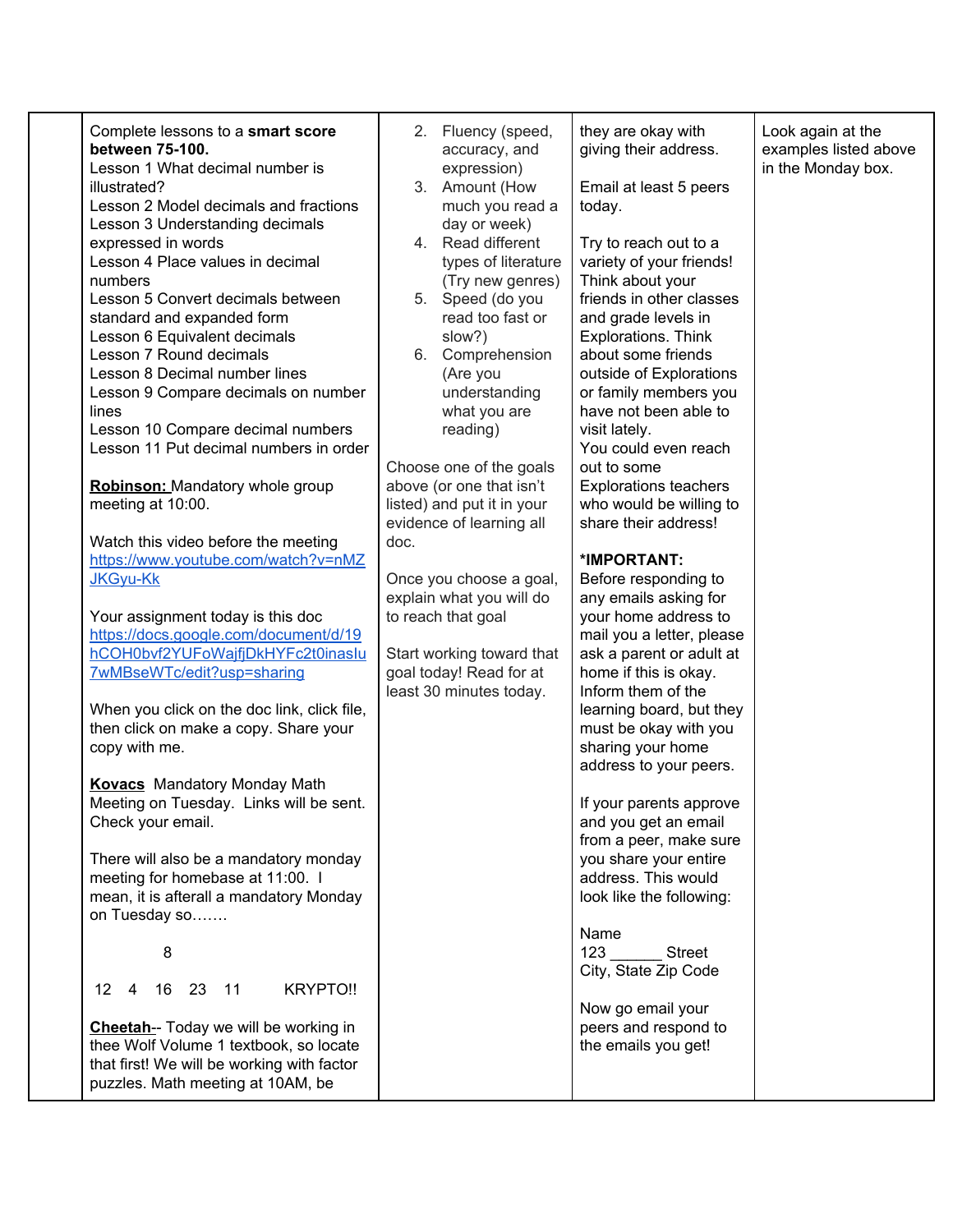| there!                                                                                                                                                                                                   |  |  |
|----------------------------------------------------------------------------------------------------------------------------------------------------------------------------------------------------------|--|--|
| In your math doc, write and solve:                                                                                                                                                                       |  |  |
| -Wolf V1 Page 6- Solve for #2 and #3.<br>This is introducing factor puzzles.<br>Compare them to the multiplication table<br>and fill in the missing numbers.                                             |  |  |
| - Wolf V1 Page 7- Now you are solving<br>without the multiplication table.<br>Complete factor puzzles #1-5 and put in<br>on your doc                                                                     |  |  |
| - Make your own factor puzzle to wrap<br>up today! Give enough information that<br>someone else could solve then share<br>the answer below it. Share your doc with<br>some peers from the Cheetah group! |  |  |
| Wolf Group--This week we are going to<br>solve equations and write expressions<br>that have you adding, subtracting,<br>multiplying and dividing negative<br>numbers. Math Meeting at 10:30.             |  |  |
| Do you think fractions can come in<br>negatives? Of course they can.<br>Decimals too. This week will be a<br>culmination of all the algebra ready<br>things you've done so far this year.                |  |  |
| So let's get started.                                                                                                                                                                                    |  |  |
| Today: Adding and Subtracting                                                                                                                                                                            |  |  |
| Start by watching these:                                                                                                                                                                                 |  |  |
| 4:07Adding & subtracting negative<br>numbers (video)                                                                                                                                                     |  |  |
| 1:33Subtracting a negative = $\alpha$ dding a<br>positive (video)                                                                                                                                        |  |  |
| <b>Adding and Subtracting - Negative</b><br>Numbers - YouTubeYouTube                                                                                                                                     |  |  |
| 5:41Adding negative numbers example<br>(video)                                                                                                                                                           |  |  |
| Finally                                                                                                                                                                                                  |  |  |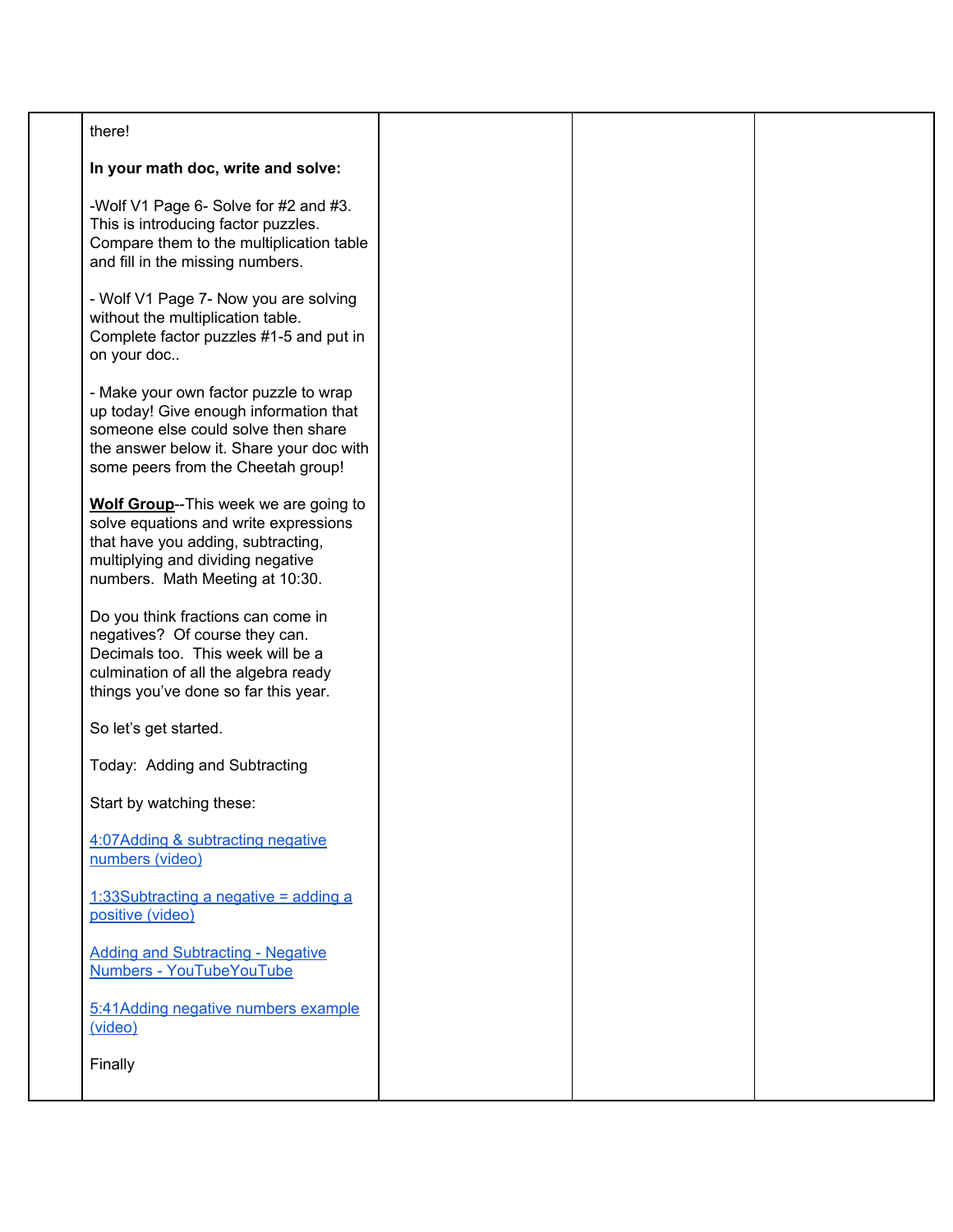|           | https://youtu.be/Xxi4ItFpUvw<br>This WILL get stuck in your head!!<br>Now here are some problems for you to<br>practice.<br><b>Practice: Understand subtraction as</b><br>adding the opposite<br><b>Practice: Subtracting negative numbers</b><br><b>Subtracting negative numbers</b><br>reviewThis is the currently selected item.<br>This one has even more you can do, if<br>you are up to the challenge.                                                                                                                                                                                                                                                                                                                                                                                                                                                                                                                                |                                                                                                                                                                                                                                                                                                                                                                                                                                                                                                                                                                                  |                                                                                                                                                                                                                                                                                                                                                                                                                                                                                                                                                                                                                                                                                                                                                        |                                                                                                                                                                                                                                                                                                                                                                                                                                                                                                       |
|-----------|---------------------------------------------------------------------------------------------------------------------------------------------------------------------------------------------------------------------------------------------------------------------------------------------------------------------------------------------------------------------------------------------------------------------------------------------------------------------------------------------------------------------------------------------------------------------------------------------------------------------------------------------------------------------------------------------------------------------------------------------------------------------------------------------------------------------------------------------------------------------------------------------------------------------------------------------|----------------------------------------------------------------------------------------------------------------------------------------------------------------------------------------------------------------------------------------------------------------------------------------------------------------------------------------------------------------------------------------------------------------------------------------------------------------------------------------------------------------------------------------------------------------------------------|--------------------------------------------------------------------------------------------------------------------------------------------------------------------------------------------------------------------------------------------------------------------------------------------------------------------------------------------------------------------------------------------------------------------------------------------------------------------------------------------------------------------------------------------------------------------------------------------------------------------------------------------------------------------------------------------------------------------------------------------------------|-------------------------------------------------------------------------------------------------------------------------------------------------------------------------------------------------------------------------------------------------------------------------------------------------------------------------------------------------------------------------------------------------------------------------------------------------------------------------------------------------------|
| W<br>5/27 | <b>Bock:</b> Learning Target-I can convert<br>fractions and mixed numbers to<br>decimals and put them in order.<br>Watch this Brain Pop video about<br>converting fractions to decimals.<br>Username: lakeaires<br>Password: bears<br>ixl.com grade 5<br>Complete lessons to a smart score<br>between 75-100.<br>Lesson 12 Convert fractions to decimals<br>Lesson 13 Convert mixed numbers to<br>decimals<br>Lesson 14 Convert decimals to fractions<br>Lesson 15 Convert decimals to mixed<br>numbers<br>Lesson 16 Convert decimals between<br>standard and expanded form using<br>fractions<br>Lesson 17 Compare decimals and<br>fractions on number lines<br>Lesson 18 Compare decimals and<br>fractions<br>Lesson 19 Number sequences involving<br>decimals<br>Lesson 20 Repeating decimals<br>Lesson 21 Put a mix of decimals and<br>fractions in order<br>Lesson 22 Put a mix of decimals,<br>fractions, and mixed numbers in order. | Today in reading, think<br>about your absolutely<br>favorite place to read at<br>home. Then go there.<br>Then read. Read for at<br>least 30 mn there. IF<br>possible, have someone<br>take a picture of you<br>reading in this amazing<br>place. If that's not<br>possible, then draw<br>yourself reading in that<br>place.<br>On your evidence of<br>learning all please post<br>the picture of you reading<br>in your favorite place and<br>then add:<br>1. Where did you read<br>and WHY do you like to<br>read there;<br>2. What did you read;<br>3. Author of this writing; | Today you will continue<br>to respond to emails<br>about letter writing from<br>yesterday!<br>Today and tomorrow<br>you will also start to<br>write the letters that will<br>be sent out!<br>First, watch these<br>videos below. Keep in<br>mind your letter will be<br>longer than the few<br>sentences they show.<br>That is just to keep the<br>video short!<br>https://www.youtube.co<br>m/watch?v=PoLYICPF<br><b>XhY</b><br>https://www.youtube.co<br>m/watch?v=y2d-0dlimg<br>$\overline{X}$<br>Take note of the<br>important parts that are<br>included in the letter!<br>In your Evidence of All<br>learning doc write about<br>these!<br>Example: The greeting<br>(write about how you<br>think you will greet you<br>peer). Then keep listing | Find your treasure and<br>answer the questions<br>that go with it in your<br>final project format.<br>Find or draw your maps<br>Post your photographs<br>in your project<br>Your project is due<br>tomorrow. You will be<br>sharing with your<br>teachers and<br>classmates so<br>everything really<br>should be finished by<br>the end of today. Ask<br>yourself these<br>questions-<br>Am I proud of my<br>work?<br>Did I do my best?<br>Is this work that those<br>who see it will be<br>wowed by? |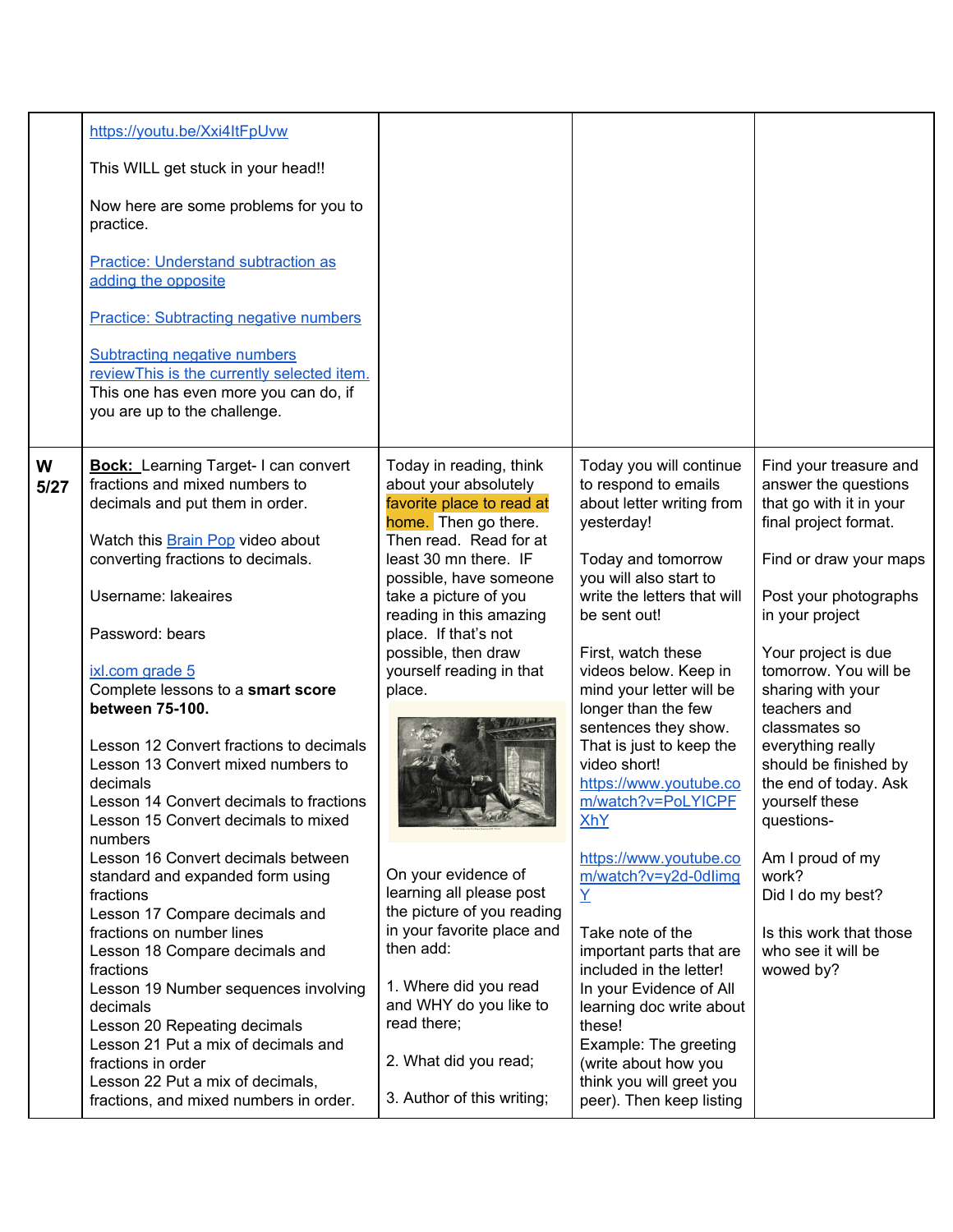**Robinson:** Super mandatory meeting today at 10!

Today you will be starting your final math review project. Before we start, please read through your assignment sheet at least two times [https://docs.google.com/document/d/1v](https://docs.google.com/document/d/1vV1XvFQXt7Nxf4OEA1zle7moubV1lCPHiR5Yeu50Dyc/edit?usp=sharing) [V1XvFQXt7Nxf4OEA1zle7moubV1lCPH](https://docs.google.com/document/d/1vV1XvFQXt7Nxf4OEA1zle7moubV1lCPHiR5Yeu50Dyc/edit?usp=sharing) [iR5Yeu50Dyc/edit?usp=sharing](https://docs.google.com/document/d/1vV1XvFQXt7Nxf4OEA1zle7moubV1lCPHiR5Yeu50Dyc/edit?usp=sharing)

You will be working on this until June 3rd! Today you will be choosing your first topic that you want to teach. To see what is expected of you each day, go into your assignment sheet linked above.

**Kovacs:** No math or homebase meetings today! See you tomorrow! IF you want a meeting to get an explanation in math please email a meeting request to either Ms. Kostuch or Mrs. Kovacs and we will send you an invite.

Krypto: You can solve it!

25

1 14 5 17 21

**Cheetah-** We are moving back and forth between the wolf and cheetah book this week. Today we are using the cheetah volume 2 book! Start today by reading page 437 to understand the ratio table.

## **In your math doc, solve and write:**

- Cheetah V2 Page 437- Solve for #2-4. Think about the patterns in the ratio table.

- Cheetah V2 Page 438- Solve #6-8. Show your completed ratio table and use it to solve the questions.

- Cheetah V2 Page 443- #10-12. You are now completing the entire table and solving problems.

4. Genre of this writing;

5. What you like about this writing;

6. List a few other kids you think would like what you are reading.



Here is mine:

1.In the camper with the fireplace on because the camper with the fireplace on is sooooo cozy!

2. I read through the Wreck it Journal in anticipation of starting to work on wrecking it with my grandchildren later that day;

3. The author is Keri Smith and to be honest I am just a little more than jealous that I didn't think of this first and the author is Jamie Kovacs;

4. This journal is non fiction;

5. I love how this writing inspires me to be creative, be silly, be inventive, be clever, and spend time being all these things with my grandchildren;

6. I think you would all LOVE this journal. I wish

some of the parts of the letter from the video!

Now start some of your letters! You do not have to write them all today but get a good start! Remember to be kind and tell your friends how much you miss them! Maybe talk about Track and Field at home or any summer plans you have!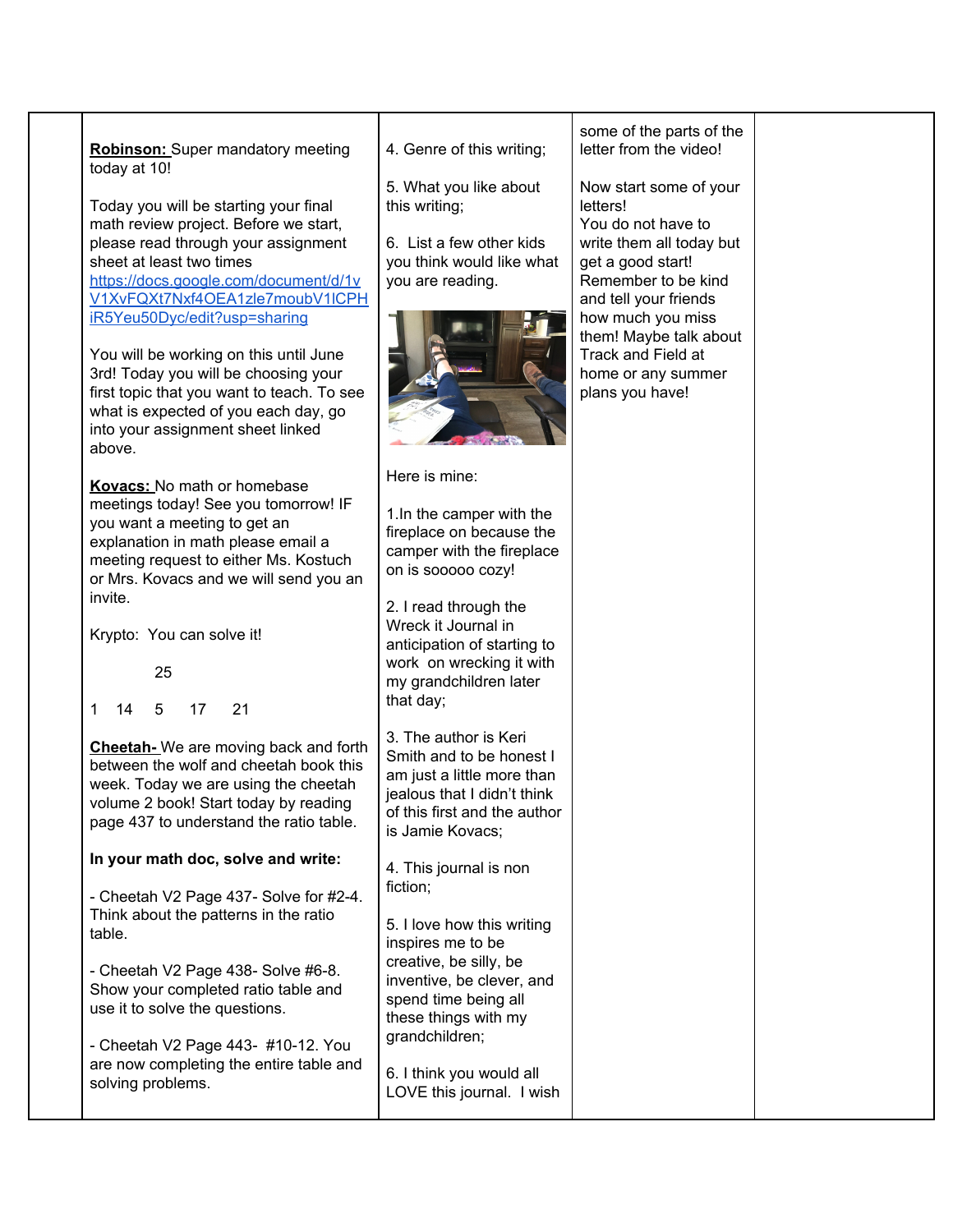|            | Wolf- Today after we do Krypto we will<br>multiply with negative numbers.<br>How do you think you will do that? Do<br>you have an idea of what would make<br>sense?<br>Watch our buddy at Khan Academy<br>explain what to do.<br>Multiplying positive & negative numbers<br>Why a negative times a negative is a<br>positive<br>Why a negative times a negative makes<br>sense<br>Now, try a few:<br><b>Practice: Multiplying negative numbers</b><br>Now review and try a few more.<br>Multiplying negative numbers review<br>Finally, here are a couple problems to<br>work on your evidence of learning math<br>doc. Share the doc with Mrs. Kovacs<br>and 3 friends and check each other's<br>work.<br>1. $\frac{1}{2}(-4) + (-\frac{1}{2} - 3) =$<br>2. $[6(-7)] - 50.75 =$<br>3. Write a problem of your own<br>that incorporates the skills you<br>know how to do. | I could afford to buy one<br>for all of you. I got mine<br>at Target. It is just like<br>the one I gave to Ms.<br>Wickland for her birthday<br>that we worked on<br>wrecking together. And<br>here's a tip we<br>discovered: Give this<br>journal to a baby to chew<br>on if you want to be<br>super successful at<br>wrecking the journal.<br>Here is a picture of the<br>rascals getting their<br>tongues colorful so they<br>could lick a page, and<br>drip on a page. I mean<br>this book makes you eat<br>popsicles!! You need<br>one! |                                                                                                                                                                                                                 |                                                                                                                                                                                 |
|------------|---------------------------------------------------------------------------------------------------------------------------------------------------------------------------------------------------------------------------------------------------------------------------------------------------------------------------------------------------------------------------------------------------------------------------------------------------------------------------------------------------------------------------------------------------------------------------------------------------------------------------------------------------------------------------------------------------------------------------------------------------------------------------------------------------------------------------------------------------------------------------|---------------------------------------------------------------------------------------------------------------------------------------------------------------------------------------------------------------------------------------------------------------------------------------------------------------------------------------------------------------------------------------------------------------------------------------------------------------------------------------------------------------------------------------------|-----------------------------------------------------------------------------------------------------------------------------------------------------------------------------------------------------------------|---------------------------------------------------------------------------------------------------------------------------------------------------------------------------------|
| TH<br>5/28 | <b>Bock:</b> Learning Target-I can add and<br>subtract decimals.<br>Watch this <b>Brain Pop</b> video about<br>multiplying decimals.<br>Username: lakeaires<br>Password: bears<br>ixl.com grade 5                                                                                                                                                                                                                                                                                                                                                                                                                                                                                                                                                                                                                                                                         | Today in reading, think<br>about the types of books<br>you normally read.<br>Think about what genre<br>they tend to be.<br>Your challenge today is<br>to choose a text that is<br>out of your normal<br>reading comfort zone.<br>Maybe this is a genre<br>that you are typically not                                                                                                                                                                                                                                                        | To start today, talk to a<br>parent or adult at home<br>about stamps. Each<br>letter will need one<br>stamp, does someone<br>have one in your<br>house? Also do you<br>have envelopes to put<br>your letter in? | Your project is due<br>today!!! Share your<br>project with your<br>teachers and at least<br>10 classmates! Write<br>compliments on at<br>least 5 other projects<br>as comments. |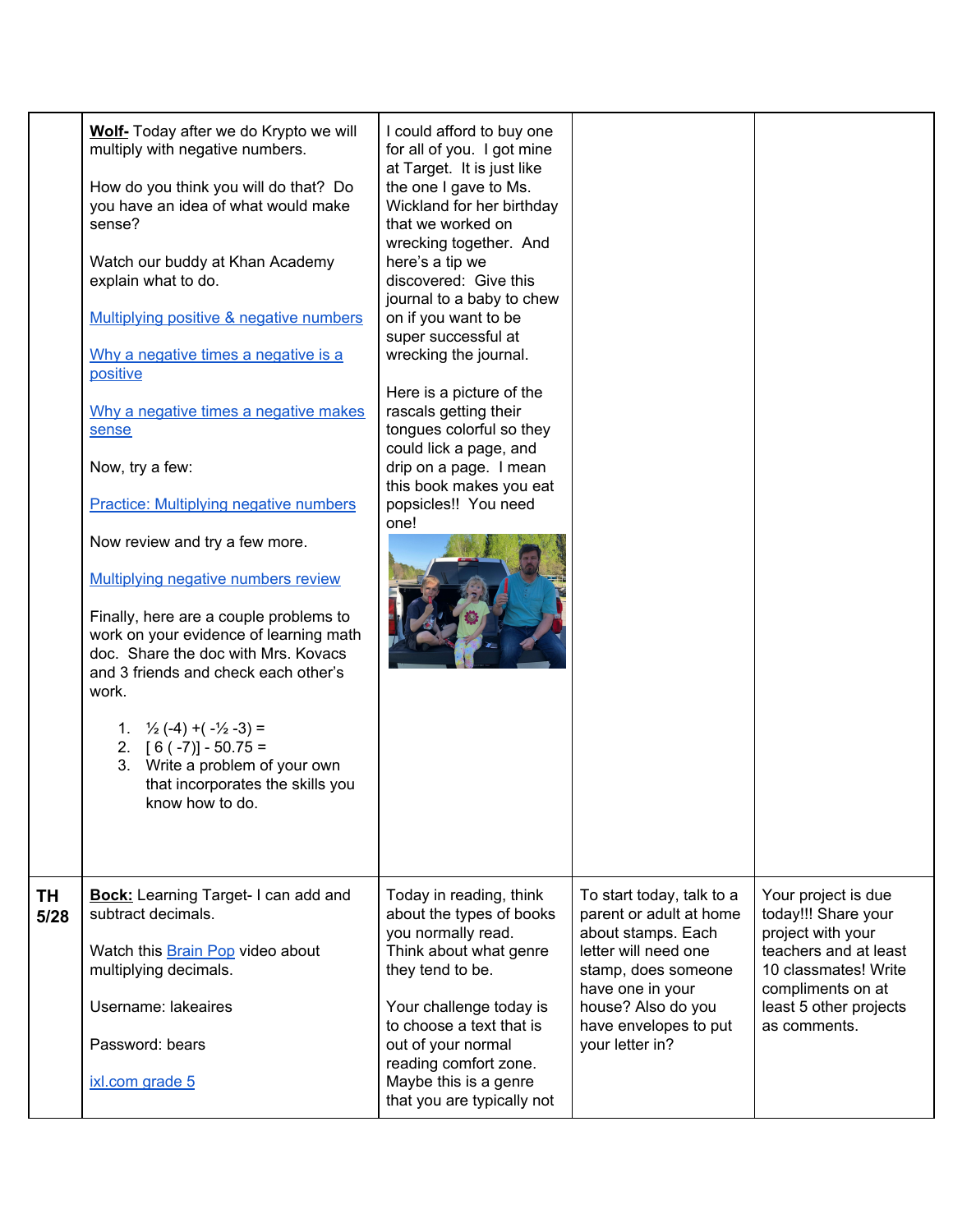| Complete lessons to a smart score<br>between 75-100.<br>Lesson 1 Add decimal numbers<br>Lesson 2 Subtract decimal numbers<br>Lesson 3 Add and Subtract decimal<br>numbers<br>Lesson 4 Add and subtract decimals:<br>word problems<br>Lesson 5 Choose decimals with a<br>particular sum or difference<br>Lesson 6 Complete the decimal addition<br>or subtraction sentence<br>Lesson 7 Inequalities with decimal<br>addition and subtraction<br>Lesson 8 Estimate sums and<br>differences of decimals using rounding<br>Lesson 1 Estimate product of decimals<br>Lesson 2 Multiply a decimal by a power<br>of $10$<br>Lesson 3 Multiply a decimal by a<br>one-digit whole number<br><b>Robinson:</b> Mandatory meeting today at<br>10! Check your assignment sheet to see<br>what is expected of you today<br>https://docs.google.com/document/d/1v<br>V1XvFQXt7Nxf4OEA1zle7moubV1lCPH<br>iR5Yeu50Dyc/edit?usp=sharing<br><b>Kovacs:</b> Optional math meetings today!<br>10 AM Cheetah and 10:30 Wolf! Mrs.<br>Kovacs will be doing curbside chats so<br>Ms. Kostuch will be in charge of the<br>meetings.<br>Optional Kovacs homeroom meeting<br>today at 11!<br>Krypto:<br>6<br>23<br>18<br>20<br>5<br>$\overline{7}$<br><b>Cheetah-</b> Optional math meeting today<br>at 10 AM. Check your email for the link!<br>We are in the Cheetah Volume 2 book<br>today! You will need graph paper for the<br>end of this week, so think about locating<br>that or making some! | drawn to? Maybe this is a<br>more challenging read<br>that takes more thinking<br>to understand?<br>If you do not have<br>something like this with<br>your books at home,<br>think of what else you<br>could use. Could you find<br>something like this on<br>Epic? Could you ask a<br>sibling or parent?<br>Could you look at your<br>books and think about<br>what you haven't read<br>recently?<br>Read for 30 minutes.<br>In your Evidence of<br>Learning all Google doc:<br>- Write the title and<br>author of the book you<br>chose to read today.<br>- Write about why this<br>book was out of your<br>comfort zone for you.<br>Write a few sentences<br>about why this is and if<br>reading it changed your<br>mind. | You should be writing<br>more of your letters<br>today.<br>Watch the videos from<br>yesterday again if you<br>need a refresher.<br>Remember to be kind.<br>Tell them about<br>yourself and fun things<br>at home but also<br>remember to ask them<br>questions so they can<br>write back to you!<br>Keep responding to<br>emails if you are<br>receiving more!<br>Tomorrow you will be<br>addressing and mailing<br>your letters so<br>remember to locate<br>stamps or borrow some<br>and envelopes! |  |
|----------------------------------------------------------------------------------------------------------------------------------------------------------------------------------------------------------------------------------------------------------------------------------------------------------------------------------------------------------------------------------------------------------------------------------------------------------------------------------------------------------------------------------------------------------------------------------------------------------------------------------------------------------------------------------------------------------------------------------------------------------------------------------------------------------------------------------------------------------------------------------------------------------------------------------------------------------------------------------------------------------------------------------------------------------------------------------------------------------------------------------------------------------------------------------------------------------------------------------------------------------------------------------------------------------------------------------------------------------------------------------------------------------------------------------------------------------------------------|------------------------------------------------------------------------------------------------------------------------------------------------------------------------------------------------------------------------------------------------------------------------------------------------------------------------------------------------------------------------------------------------------------------------------------------------------------------------------------------------------------------------------------------------------------------------------------------------------------------------------------------------------------------------------------------------------------------------------|------------------------------------------------------------------------------------------------------------------------------------------------------------------------------------------------------------------------------------------------------------------------------------------------------------------------------------------------------------------------------------------------------------------------------------------------------------------------------------------------------|--|
|----------------------------------------------------------------------------------------------------------------------------------------------------------------------------------------------------------------------------------------------------------------------------------------------------------------------------------------------------------------------------------------------------------------------------------------------------------------------------------------------------------------------------------------------------------------------------------------------------------------------------------------------------------------------------------------------------------------------------------------------------------------------------------------------------------------------------------------------------------------------------------------------------------------------------------------------------------------------------------------------------------------------------------------------------------------------------------------------------------------------------------------------------------------------------------------------------------------------------------------------------------------------------------------------------------------------------------------------------------------------------------------------------------------------------------------------------------------------------|------------------------------------------------------------------------------------------------------------------------------------------------------------------------------------------------------------------------------------------------------------------------------------------------------------------------------------------------------------------------------------------------------------------------------------------------------------------------------------------------------------------------------------------------------------------------------------------------------------------------------------------------------------------------------------------------------------------------------|------------------------------------------------------------------------------------------------------------------------------------------------------------------------------------------------------------------------------------------------------------------------------------------------------------------------------------------------------------------------------------------------------------------------------------------------------------------------------------------------------|--|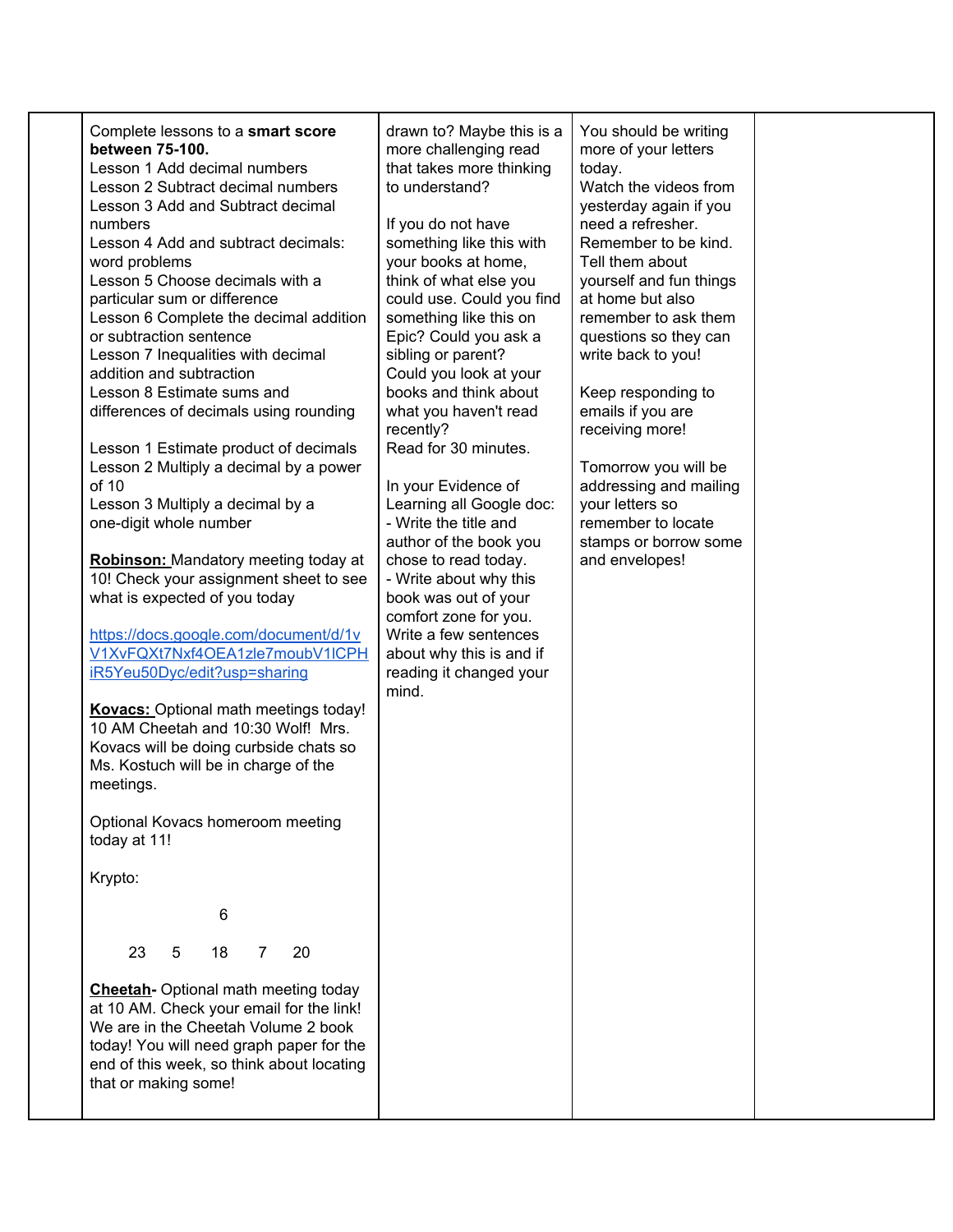|           | In your math doc, solve and write:                                                                                                                      |                                                                           |                                                                                  |                                                                    |
|-----------|---------------------------------------------------------------------------------------------------------------------------------------------------------|---------------------------------------------------------------------------|----------------------------------------------------------------------------------|--------------------------------------------------------------------|
|           | - Cheetah V2- Page 507- Complete<br>#1-3. You will need graph paper and a<br>picture on your math doc or in an email.                                   |                                                                           |                                                                                  |                                                                    |
|           | You are graphing in all four quadrants!<br>Remember an ordered pair (x,y) goes<br>horizontal first then vertical.                                       |                                                                           |                                                                                  |                                                                    |
|           | - Cheetha V2- Page 510- Complete #9.<br>You are creating an equation for the<br>tables shown!                                                           |                                                                           |                                                                                  |                                                                    |
|           | Wolf- Make sure you do the Krypto!                                                                                                                      |                                                                           |                                                                                  |                                                                    |
|           | After you do the Krypto, you are going to<br>learn to divide with negative numbers.<br>How do you think you do that? What is<br>your evidence for that? |                                                                           |                                                                                  |                                                                    |
|           | Go ahead and watch this Khan<br>Academy video.                                                                                                          |                                                                           |                                                                                  |                                                                    |
|           | Dividing positive and negative numbers                                                                                                                  |                                                                           |                                                                                  |                                                                    |
|           | Now practice a few                                                                                                                                      |                                                                           |                                                                                  |                                                                    |
|           | <b>Practice: Dividing negative numbers</b>                                                                                                              |                                                                           |                                                                                  |                                                                    |
|           | Dividing negative numbers review                                                                                                                        |                                                                           |                                                                                  |                                                                    |
| F<br>5/29 | <b>Bock:</b> Learning Target-I can multiply<br>and divide decimals.                                                                                     | Revisit the 6 reading<br>goals from Tuesday and<br>your favorite place to | Today we are all<br>mailing our letters.<br>Watch the video below                | Answer the following<br>questions in your<br>"evidence of learning |
|           | Watch this Brain Pop video about<br>dividing decimals.                                                                                                  | read from Wednesday<br>and enjoy reading in that                          | about how to address<br>an envelope to be                                        | all" doc.                                                          |
|           | Username: lakeaires                                                                                                                                     | favorite place.                                                           | mailed. You can skip to<br>about a minute into the                               | What is the<br>importance of                                       |
|           | Password: bears                                                                                                                                         | Don't record it anywhere<br>or tell anyone!                               | video.<br>https://www.youtube.co                                                 | knowing your<br>family history?<br>What did you                    |
|           | ixl.com grade 5                                                                                                                                         | Just pretend it is summer                                                 | m/watch?v=vDr-rctrqS                                                             | learn as you                                                       |
|           | Complete lessons to a smart score<br>between 75-100.                                                                                                    | and have confidence in<br>your good reading habits                        | $\Omega$                                                                         | completed your<br>project?                                         |
|           | Lesson 4 Multiply a decimal by a                                                                                                                        | practiced this week.                                                      | Remember once it is<br>addressed and the                                         | What grade<br>would you give                                       |
|           | multi-digit whole number                                                                                                                                | Read like it is SUMMER!                                                   | stamp is on it, you have<br>to put it in the mailbox                             | yourself out of<br>50? Look at the                                 |
|           | Lesson 5 Multiply decimals and whole<br>numbers: word problems                                                                                          | Shhhhhh!                                                                  | AND put up the mailbox<br>flag! This signals to the<br><b>United States Post</b> | assignment<br>sheet while<br>assigning                             |
|           |                                                                                                                                                         |                                                                           |                                                                                  |                                                                    |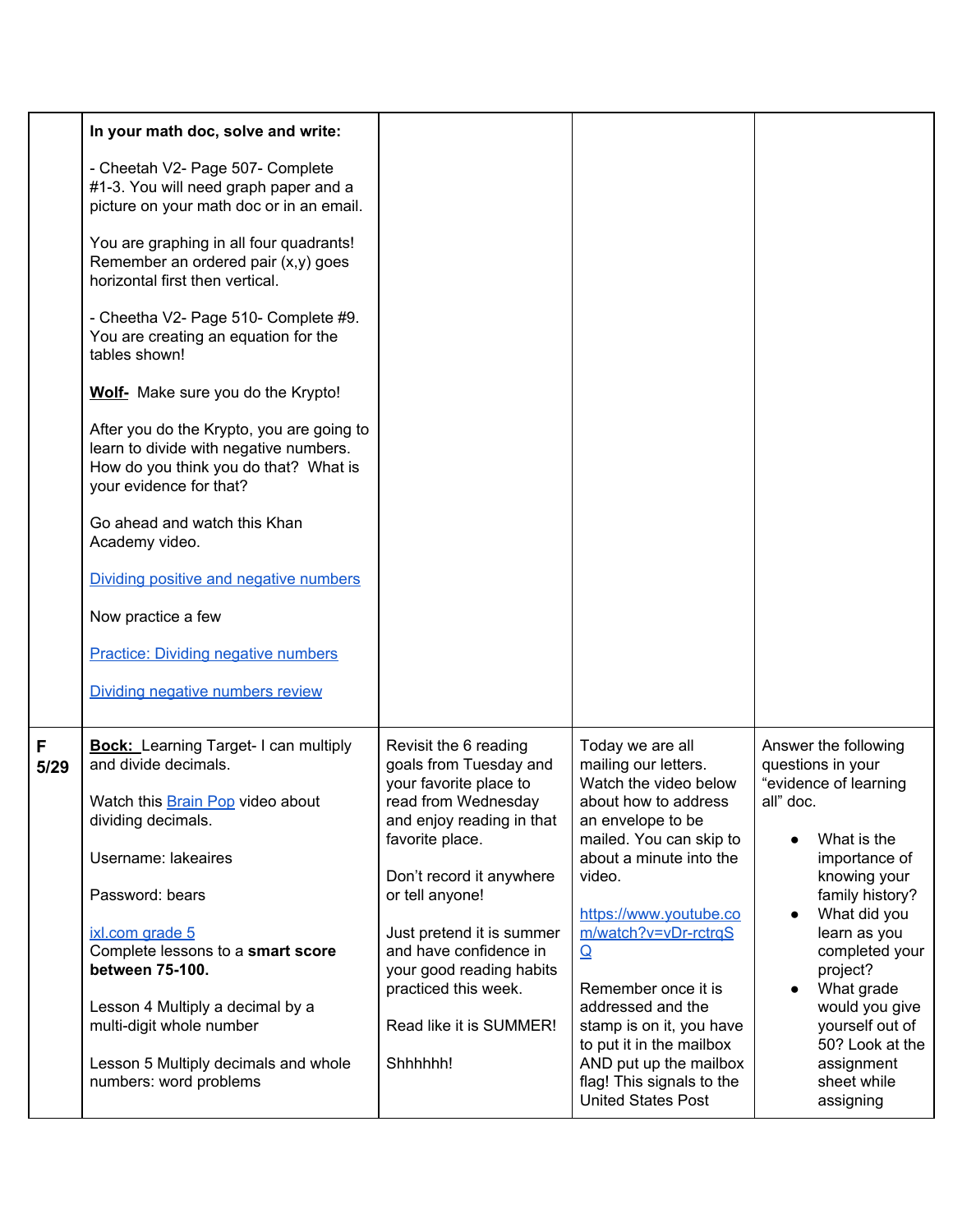| Lesson 6 Multiply three or more<br>numbers, one of which is a decimal<br>Lesson 7 Complete the decimal<br>multiplication sentence using grids<br>Lesson 8 Multiply two decimals: product<br>up to hundredths<br>Lesson 9 Multiply two decimals:<br>products up to thousandths<br>Lesson 1 Divide by powers of 10<br>Lesson 2 Decimal division patterns over<br>increasing place values<br>Lesson 3 Division with decimal quotients<br>Lesson 4 Division with decimal quotients<br>and rounding<br>Lesson 5 Division with decimal<br>quotients: word problems<br>Lesson 6 Divide by decimals<br>Bonus:<br>1. Complete 7 NEW lessons in the<br>three, grade 5 decimal sections.<br>2 Complete decimal lessons beyond<br>grade 5.<br><b>Robinson:</b> Mandatory math meeting<br>today at 10!<br>Check your assignment sheet to see<br>what is expected of you today | Don't tell.<br>Read like no one is<br>watching.<br>Shhhhh.<br>Keep it a secret. | Office that you have<br>mail leaving the house!<br>Mail your letters today!<br>Next week we will be<br>writing back to the<br>letters we received! | yourself points.<br>Explain why<br>you think you<br>deserve that<br>grade and<br>share it with<br>your<br>homeroom<br>teacher. |
|------------------------------------------------------------------------------------------------------------------------------------------------------------------------------------------------------------------------------------------------------------------------------------------------------------------------------------------------------------------------------------------------------------------------------------------------------------------------------------------------------------------------------------------------------------------------------------------------------------------------------------------------------------------------------------------------------------------------------------------------------------------------------------------------------------------------------------------------------------------|---------------------------------------------------------------------------------|----------------------------------------------------------------------------------------------------------------------------------------------------|--------------------------------------------------------------------------------------------------------------------------------|
|                                                                                                                                                                                                                                                                                                                                                                                                                                                                                                                                                                                                                                                                                                                                                                                                                                                                  |                                                                                 |                                                                                                                                                    |                                                                                                                                |
| https://docs.google.com/document/d/1v<br>V1XvFQXt7Nxf4OEA1zle7moubV1lCPH<br>iR5Yeu50Dyc/edit?usp=sharing                                                                                                                                                                                                                                                                                                                                                                                                                                                                                                                                                                                                                                                                                                                                                         |                                                                                 |                                                                                                                                                    |                                                                                                                                |
| <b>Kovacs:</b> Mandatory math meeting<br>today. This will be our last day of<br>separate math group meetings. Next<br>week--we are all together.                                                                                                                                                                                                                                                                                                                                                                                                                                                                                                                                                                                                                                                                                                                 |                                                                                 |                                                                                                                                                    |                                                                                                                                |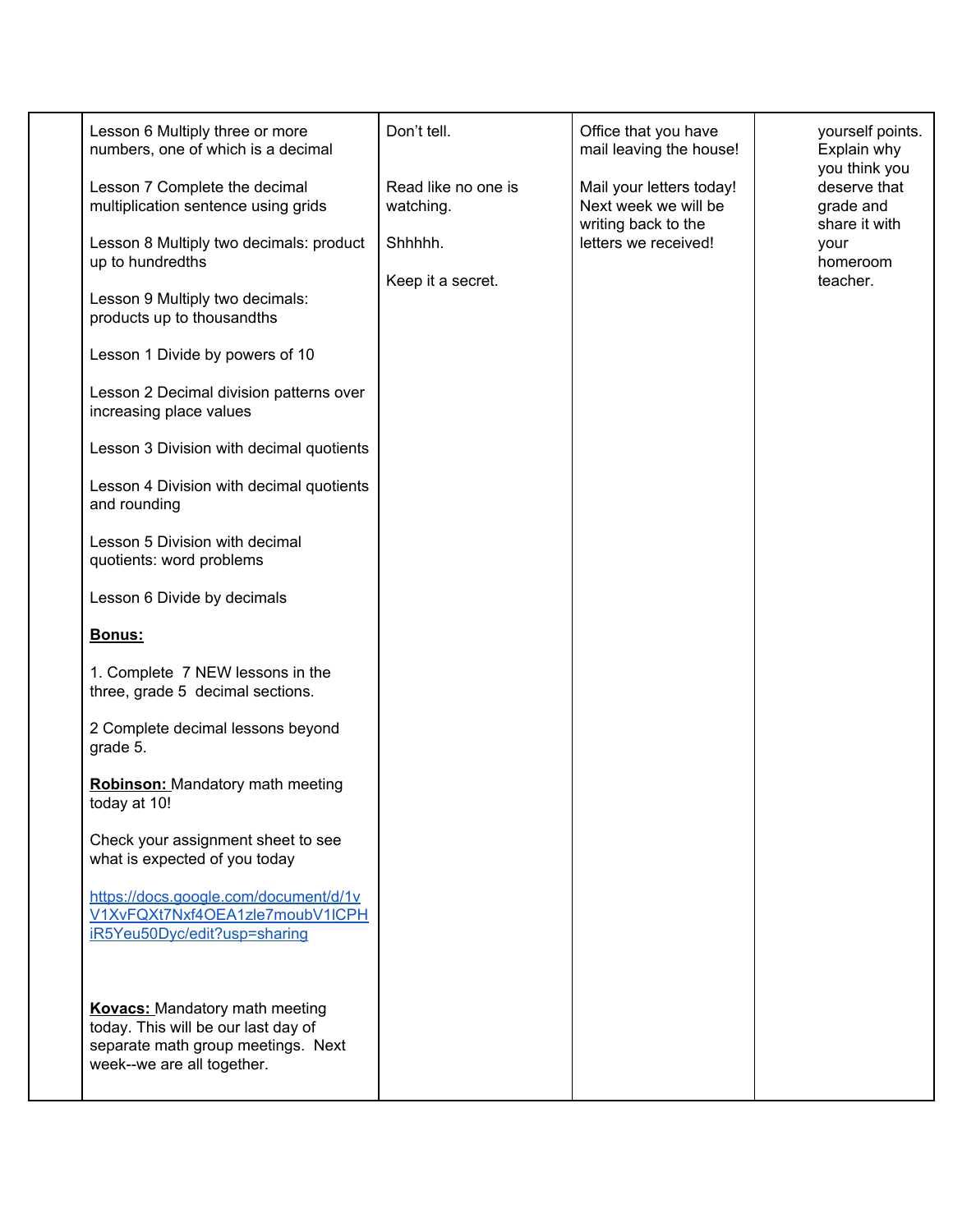| Mandatory homeroom meeting at 11!                                                                                                                                                                                                                                                                                                               |  |  |
|-------------------------------------------------------------------------------------------------------------------------------------------------------------------------------------------------------------------------------------------------------------------------------------------------------------------------------------------------|--|--|
| Krypto:                                                                                                                                                                                                                                                                                                                                         |  |  |
| 7                                                                                                                                                                                                                                                                                                                                               |  |  |
| 3<br>12<br>5<br>21<br>25                                                                                                                                                                                                                                                                                                                        |  |  |
| Cheetah- Please be at the math<br>meeting at 10! This is our last day in the<br>textbook! You will need Cheetah<br>Volume 2 for today!                                                                                                                                                                                                          |  |  |
| In your math doc, solve and write:                                                                                                                                                                                                                                                                                                              |  |  |
| - Cheetah V2- Page 510- You are<br>graphing in all four quadrants!<br>Remember an ordered pair (x,y) goes<br>horizontal first then vertical. Complete<br>#10 and share on your doc.                                                                                                                                                             |  |  |
| - Cheetah V2- Page 511- Complete this<br>page and make sure to share your<br>graph on your doc or over email!                                                                                                                                                                                                                                   |  |  |
| Wolf- Today we will be putting it all<br>together. Go to the class website at<br>mrskovacsclass.com and go to the links<br>tab. At the very top of the right column<br>is a new link to some problems to try. It<br>is called, "Wolf: Problems to Try"                                                                                          |  |  |
| Work on these. Put a couple of them<br>along with the work on your math<br>learning board. Come to the meeting to<br>work a couple together with Ms.<br>Kostuch. I will try to check in but I am<br>going to be doing curbside chats so<br>may not be there. Pick 1 to post on your<br>math doc along with all the work you did<br>to solve it. |  |  |
| Tips:                                                                                                                                                                                                                                                                                                                                           |  |  |
| Write signs in front of all numbers. For<br>example, write +3 for 3. It will help you<br>keep track.                                                                                                                                                                                                                                            |  |  |
| Only do one thing per line, then move<br>down to a new line to do the next thing.<br>Here is what your work should look like.                                                                                                                                                                                                                   |  |  |